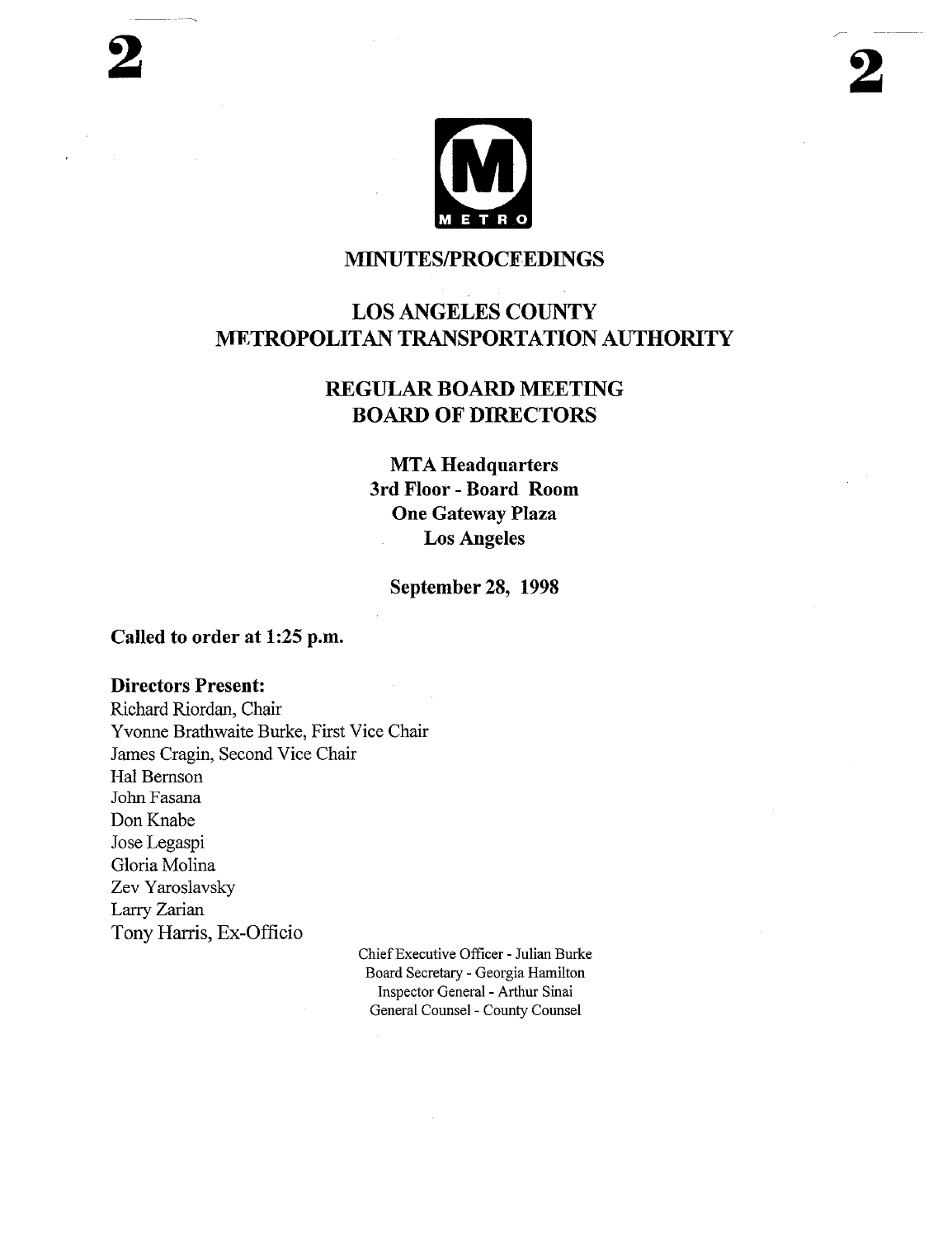- 1. APPROVED Consent Calendar Items 11, 13, 14, 15, 18, 20, 30, 31, 32, 33, 34 Noted Items **Approved Under Committee Authority:** 9 & 29
- 2. CARRIED OVER **Minutes** of Board Meetings held August 27, 1998.
- 3. Chief Executive Officer's Report

NO REPORT WAS MADE

4. Chair's Report

Presented Resolution to former MTA General Counsel David Kelsey

- 5. CARRIED OVER execution of an **Assignment and Assumption Agreement** with Engineering Management Consultants (EMC) for the assumption of EMC's interest in their lease at 707 Wilshire Boulevard, Los Angeles, covering approximately 117,234 rentable square feet of office space and a Consent to Assignment Agreement and Ninth Amendment to Lease, in a form approved by County Counsel.
- 7. CARRIED OVER award of a sole source contract to Penn Machine Company, Johnstown, PA, covering the purchase of 360 tire kits for Blue Line rail cars for a total cost of \$491,400 excluding taxes.
- APPROVED, subject to compliance with MTA protest procedures, award of contracts to 8. the lowest responsive, responsible bidders under Bid No. 01-9813, covering the procurement of **new bus engine air** filters, for a 27-month term at a total bid price of \$288,435:

| A) Neopart Inc.                | Items 1 and 3 | \$93,095  |
|--------------------------------|---------------|-----------|
| B) Universal Coach Parts       | Item $2$      | \$68,845  |
| C) Interstate Filters          | Items 4 and 5 | \$108,883 |
| D) Vehicle Maintenance Program | Item 6        | \$17,612  |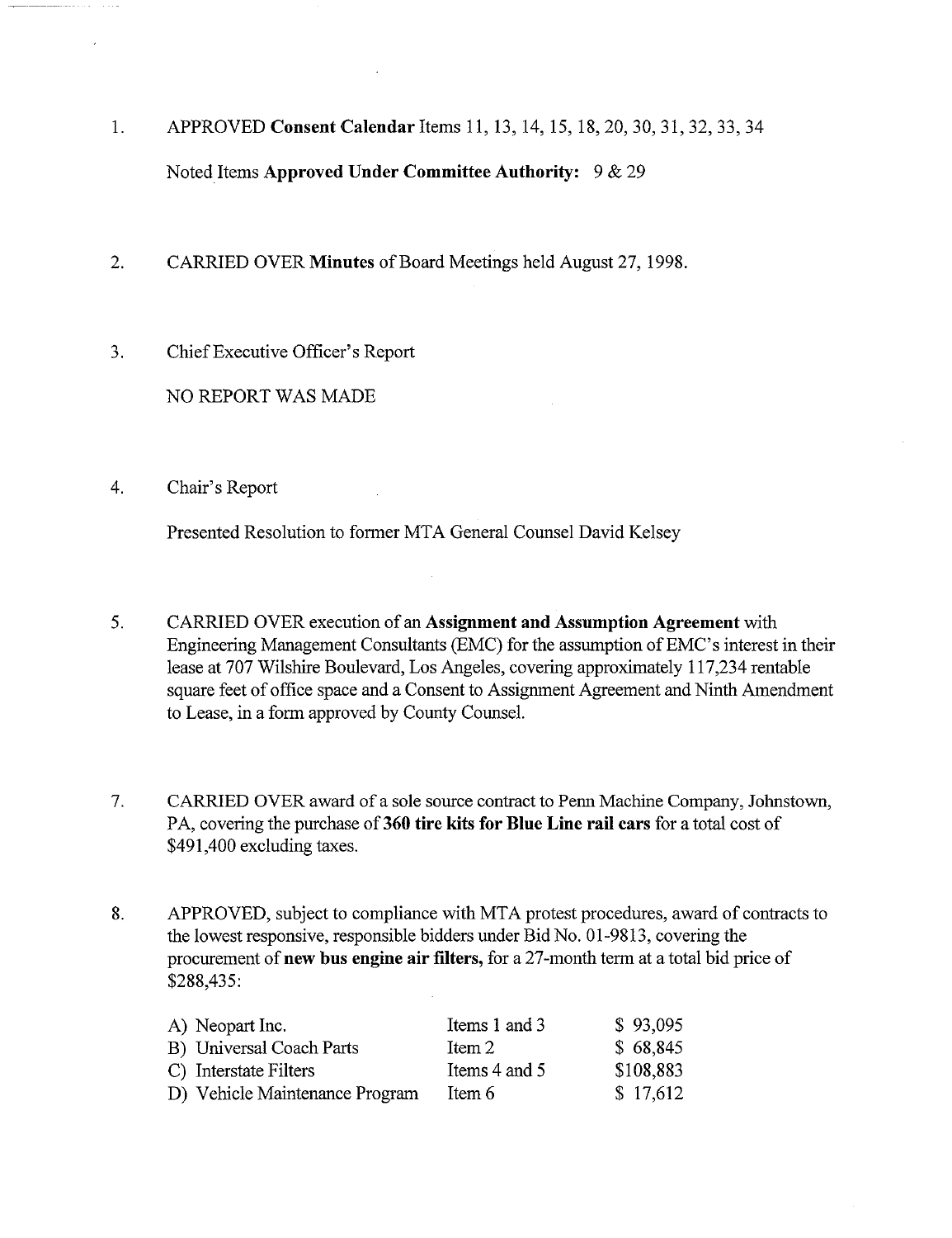- APPROVED UNDER OPERATIONS COMMITTEE AUTHORITY (4-0) award 9. contract to Valley Detroit Diesel Allison, Mira Loma, for the procurement of 20 **Allison B400R Transmissions with W-Tech II electronics for the Neoplan CNG bus fleet, for a** total bid cost of \$306,153.
- 10. CARRIED OVER award of contract to Unique Manufacturing Corporation (UMC), on a sole source contract basis, for the purchase of 75 **new bus cashboxes** in the amount of \$91,740.
- 11. APPROVED ON CONSENT CALENDAR award of contracts to the lowest responsive responsible bidders under Bid 06-9811 covering the procurement **of paper stock** for a fiveyear period for a total contract amount not to exceed \$8,095,000, inclusive of four one-year options:

Annual Price

| A) AFA Enterprises | 64 items | \$675,214 |
|--------------------|----------|-----------|
| B) A & R Brokers   | 22 items | \$760,833 |
| C) Xpedx           | 18 items | \$182,953 |

13. APPROVED ON CONSENT CALENDAR an increase of \$1,345,503 in the Authorization for Expenditure (AFE) for Contract No. B261, with Tutor-Saliba-Perrini, JV, increasing the AFE from \$50,663,698 to \$52,009,201, to provide **funding for various change orders** executed within Board-delegated authority on the Metro Red Line, Wilshire and Vermont/Hollywood Corridors (Segment 2).

Conflict of Imerest: Riordan

14. APPROVED ON CONSENT CALENDAR an increase of \$275,970 in the Authorization for Expenditure (AFE) for Contract No. B631, Traction Power Installation, with Fischbach and Moore, Inc. increasing the AFE from \$5,764,271 to \$6,040,241, to provide **funding for pending and merited change notices** that are within Board-delegated authority on the Metro Red Line, Wilshire and Vermont/Hollywood Corridors (Segment 2).

Conflict of Interest: Alatorre, Molina, Riordan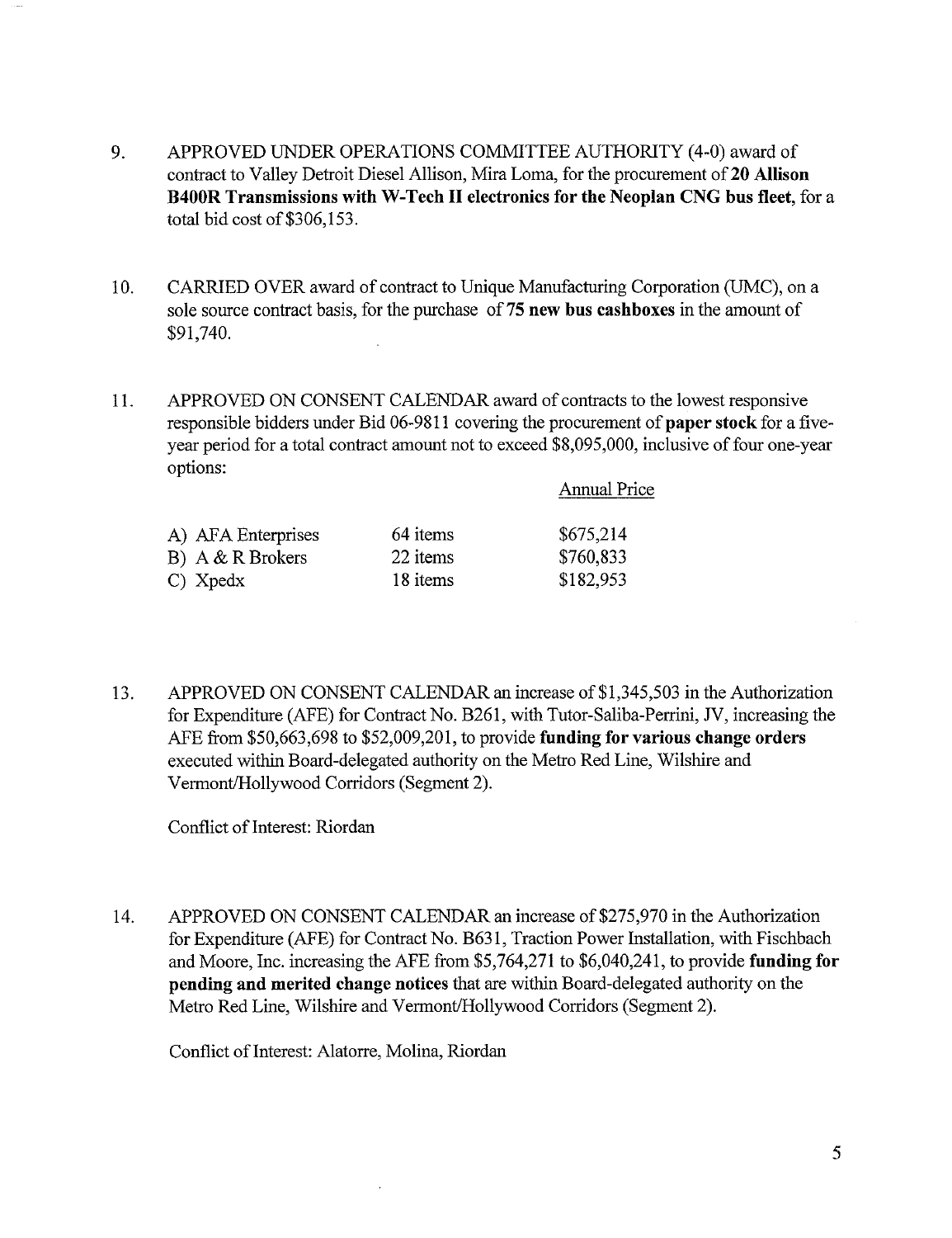15. APPROVED ON CONSENT CALENDAR an increase of \$349,065 in the Authorization for Expenditure (AFE) for Contract No. B271, Hollywood/Western Station with Kiewit-Shea, JV, increasing the AFE from \$44,874,669 to \$45,223,734, to provide funding for **various change orders executed within Board-delegated authority,** on the Metro Red Line, Wilshire and Vermont/Hollywood Corridors (Segment 2).

## 18. APPROVED ON CONSENT CALENDAR adoption of a resolution revising the MTA **Records Retention Schedule.**

20. APPROVED ON CONSENT CALENDAR execution of amendments to service contracts with the vendors listed below for **Medical, Dental, Life, and** Long Term **Disability benefits** for the second year of a three year contract, effective January 1, 1999 for a total estimated annual cost of\$1,117,500 for the calendar year of 1999:

|              | <b>PROVIDER</b>                   | LOCATION     | <b>BENEFIT</b> | <b>MTA</b><br><b>PREMIUM</b> |
|--------------|-----------------------------------|--------------|----------------|------------------------------|
| a)           | Blue Cross of California          | Los Angeles  | Medical        | \$148,000                    |
| b)           | California Care Health Plans      | Los Angeles  | Medical        | \$59,000                     |
| C)           | Kaiser Permanente                 | Glendale     | Medical        | \$115,500                    |
| d)           | Value Options                     | Long Beach   | Medical        | 4,500<br>\$                  |
| e)           | Vision Service Plan               | Long Beach   | Medical        | \$<br>6,000                  |
|              | Delta Dental                      | Cerritos     | Dental         | \$<br>24,500                 |
| g)           | Safeguard Health Plans            | Laguna Hills | Dental         | \$<br>6,500                  |
| h)           | Dental Health Services            | Long Beach   | Dental         | \$<br>9,500                  |
| i)           | <b>Standard Insurance Company</b> | Sherman Oaks | Life           | \$699,000                    |
| $\mathbf{1}$ | Chubb Group of Insurance Cos.     | Long Beach   | AD&D           | 21,500<br>S                  |
| $\bf k$      | UNUM Life Insurance Company       |              | LTD            | 23,500                       |

Conflict of Interest: Riordan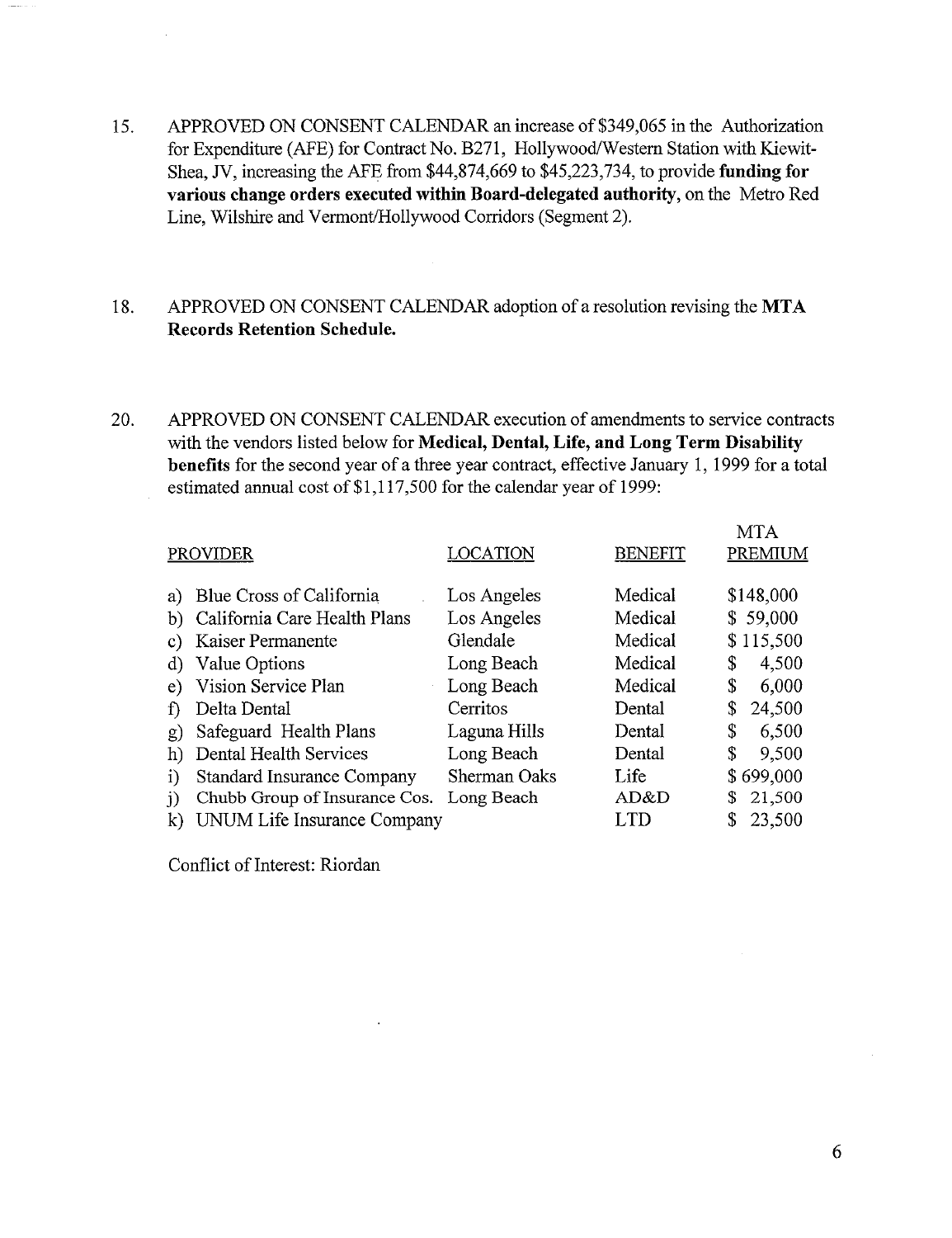#### 21. APPROVED:

- negotiation and execution of a Change Order to Contract A. MC025 with U.S. Public Technologies, Inc. (U.S.P.T.) covering photo enforcement services on current installations for a period of nine months ending June 30, 1999 in an amount not to exceed \$528,000;
- **B.** negotiation and execution of a Change Order to Contract MC025 with U.S.P.T. covering six (6) additional photo enforcement intersections, in an amount not to exceed \$575,000, comprised of the following:
	- construction of five (5) Photo Enforced Intersections along Washington 1. Blvd. & Flower Street (street-running)
	- $\overline{2}$ . Construction of one (1) Photo Enforced Intersection along the MBL Corridor (Cab signal)
- C. an increase to the Authorization for Expenditure (AFE) to contract No. MC025 with U.S.P.T. in the amount of \$1,103,000 to cover cost of equipment repair and replacement and third party expenditures that include LADOT design reviews, permits and engineering support, increasing the total AFE from \$2,404,655 to \$3,507,655; and
- D. use of \$55,000 from Board contingency.

# 22. Closed Session - Conference with Legal Counsel - Existing Litigation - G.C. 54956.9 (a)

A. Low v. LACMTA - LASC Case No. LC039197

APPROVED settlement in the amount of  $$150,000$ 

B. Medina v. LACMTA - LASC Case No. BC174252

APPROVED settlement in the amount of \$500,000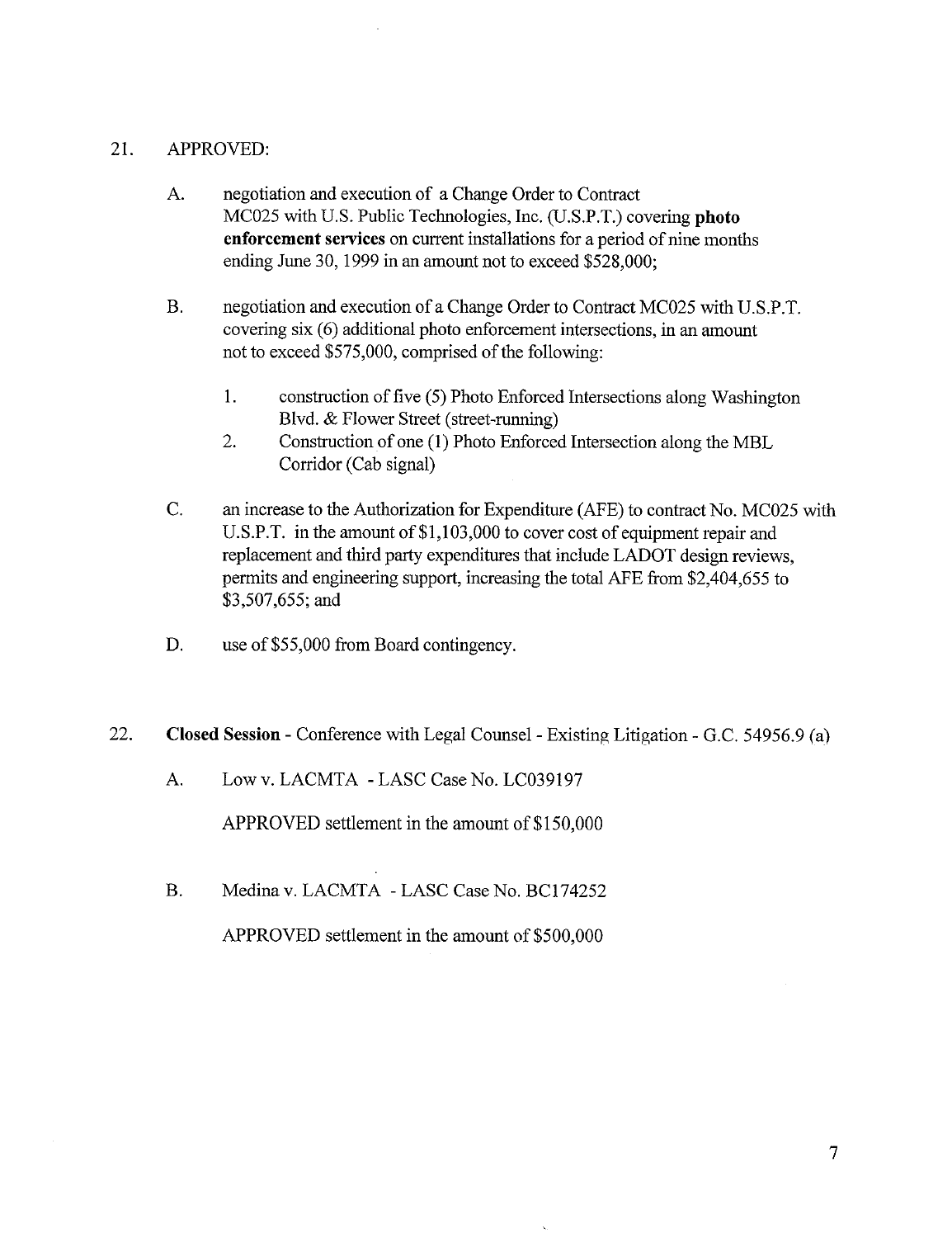23. **Closed Session -** Conference with real property Negotiators conceming price and/or terms of payment - G.C 54956.8:

Parcel No. C3-806 Owner: Terry Lumber Co, Et. A1 Metro Red Line (Segment 3) North Hollywood

APPROVED litigation settlement in the amount of \$387,000, including costs and attorney fees

- 25. APPROVED LEGASPI MOTION, AMENDED BY ANTONOVICH: That the Board direct the CEO to work with Caltrans District 7 and the California Highway patrol and report back in 60 days on:
	- 1. A restatement of the goals of freeway service patrol program;
	- Whether there have been any measurable, negative impacts on freeway traffic  $2.$ directly related to the FY 98-99 cut in mid-day freeway service patrol;
	- Support the restoration of mid-day service on some or all beats and determine what,  $\overline{3}$ . if any, changes in freeway patrol service are necessary to meet the goals of the freeway patrol service program; and
	- Recommended funding sources for any recommended service additions. 4.

IT IS FURTHER RECOMMENDED that issues to be considered should include, but not necessarily be limited to:

- Congestion levels of beats
- Rate of assists per beat
- ¯ Average response and delay time
- Current mid-day service usage

Conflict of Interest: Molina

#### **CONVENED AS SAFE BOARD**

26. APPROVED amending Contract No. LAT-053-96 with Comarco Wireless Technologies, Inc. Irvine, California, for an amount not to exceed \$271,619 and a duration not to exceed 18 months to provide for crash testing of the Teletypewriter (TTY) call box. The total amended value of the contract shall be \$4,339,339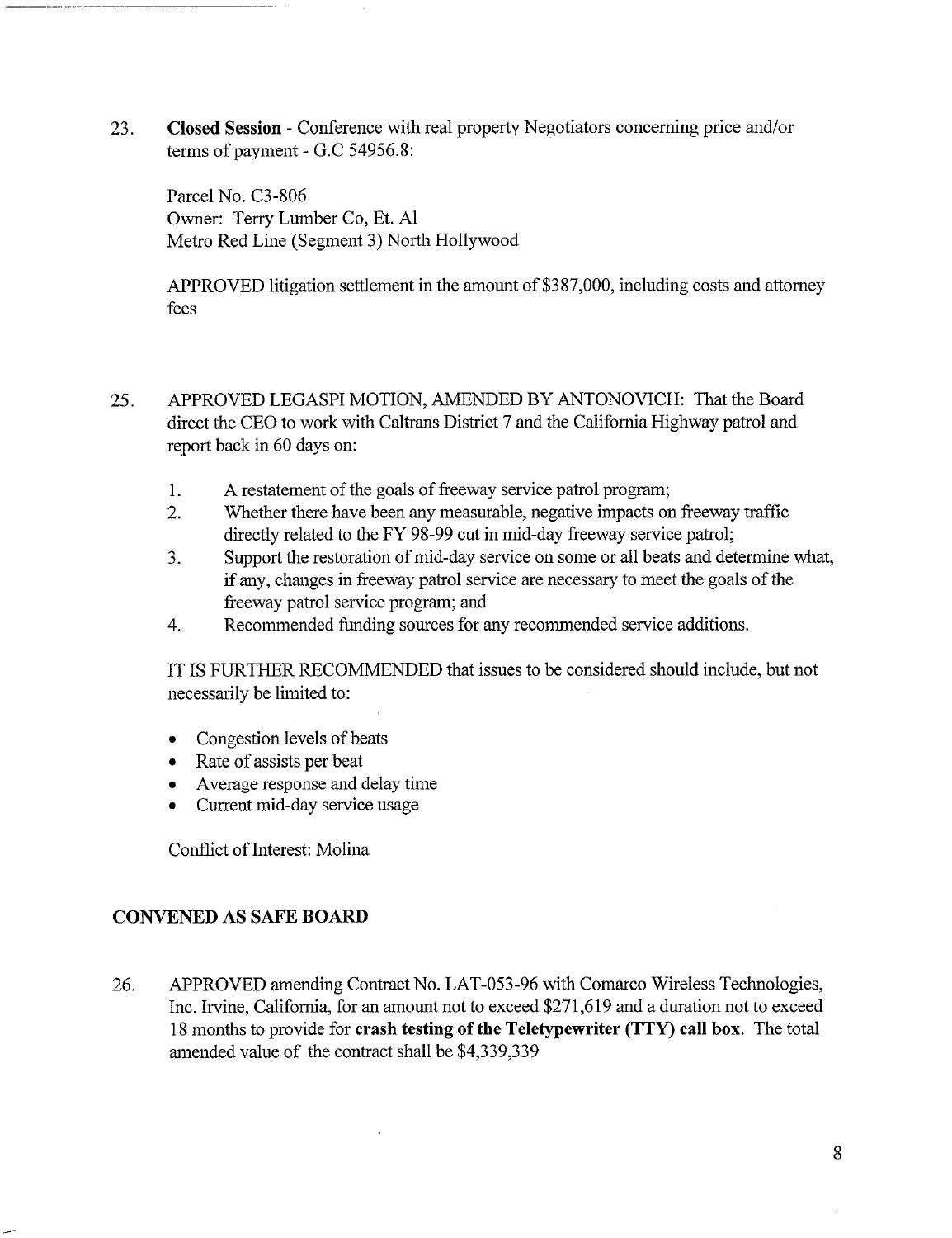27. APPROVED award of a fixed price contract to Gun for Hire Film  $\&$  Tape (Gun for Hire), Santa Monica, to produce a **Public Service Announcement (PSA)** for SAFE's Teletypewriter (TTY) Call Box in the amount of \$116,444.

### **RECONVENED AS MTA BOARD**

29. **APPROVED UNDER OPERATIONS COMMITTEE AUTHORITY (4-0)** amendment to Contract No. 6294 with Inter-Con Security Systems, Inc. in the amount of **\$338,236** to fund **additional security services, for a** total contract value of **\$3,338,236.**

Conflict of Interest: Riordan, Bemson

30. APPROVED ON CONSENT CALENDAR an increase in the Authorization for Expenditure AFE) for Contract No. B648B with Steiny and Company to provide required **funding for pending and merited change notices** that are within the Board-delegated authority for **communications installation** on the Metro Red Line, Vermont/Hollywood Corridor, Segment 2 in the amount of \$491,059, for a revised AFE of \$4,034,418.

#### 31. APPROVED ON CONSENT CALENDAR:

- Change Notice B271-CN-156.00 to Contract no. B271 with Kiewit-Shea, JV, to A. **settle Disputes Review Board (DRB) merited claim for payment additional interior wall concrete** for the Metro Red Line, Wilshire and Vermont Hollywood Corridor (Segment 2);
- **B.** negotiation and execution of the resulting Change Order B271-CO-73.00 in an amount up to the Claim Value of \$770,500, subject to findings of audit; and
- increasing the Authorization for Expenditure (AFE) by \$770,500  $C_{\cdot}$ \$45,645,169 to cover CN 156.
- 32. APPROVED ON CONSENT CALENDAR award of contract to Booz Allen & Hamilton to perform the FY **95-97 Triennial Performance Audit of the transit operators** for a firm fixed price of \$445,134.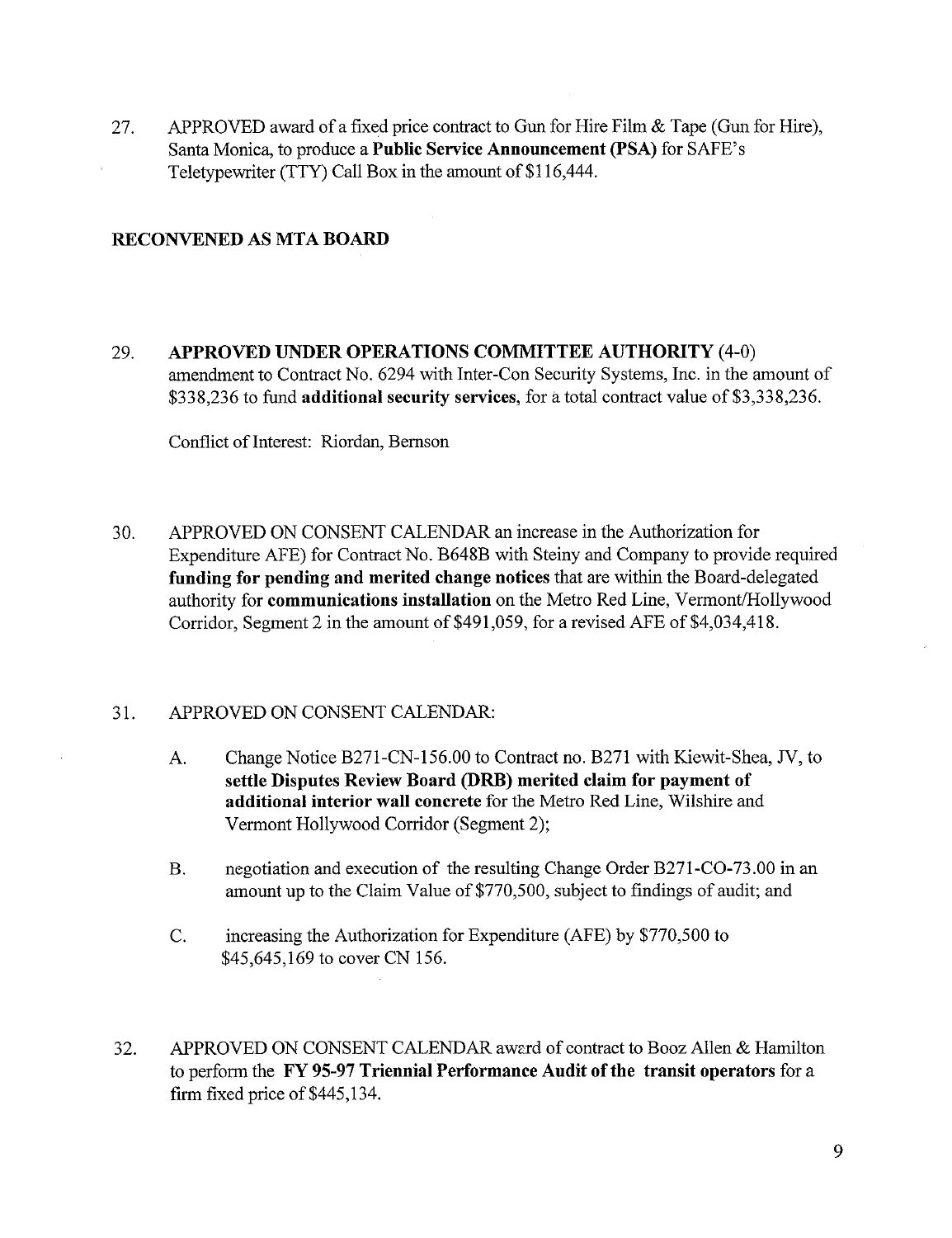33. APPROVED ON CONSENT CALENDAR award of contract to Price Waterhouse Coopers to perform the FY 95-97 **Triennial Performance Audit** of the Los Angeles County Metropolitan Transportation Authority for a firm fixed price of \$ 202,009.

Conflict of Interest: Riordan

- 34. APPROVED ON CONSENT CALENDAR amending the MOU with the Community Redevelopment Agency (CRA) to allow the CRA to expend up to \$100,000 in **previously allocated HCIP grant funds for cleaning along the Hollywood and Vermont corridors** necessitated by construction delays at various MTA work sites.
- 35. CARRIED OVER execution of the following agreements:
	- Amendment to the Fiber Optic Agreement between MTA and Pacific Pipeline A. Systems, Inc. ("PPSI") permitting PPSI to: (i) convey to Qwest Communications ("Qwest") the right to use, for commercial purposes, two conduits installed by PPSI in conjunction with their 20-inch oil pipeline located on approximately 22 miles of MTA right-of-way between the communities of Sylmar and Chinatown; and (ii) install fiber for the benefit of Qwest within the Commercial Conduits; and
	- A twenty-five (25) year agreement with Qwest Communications permitting the **B.** commercial use, operation and maintenance of two conduits for a one-time payment of \$725,000 to MTA, subject to Qwest's option to extend the term for consecutive 25 year periods at market rates as agreed to by the parties. If the parties cannot agree, the market rates shall be established by binding arbitration prior to the end of a 25 year term.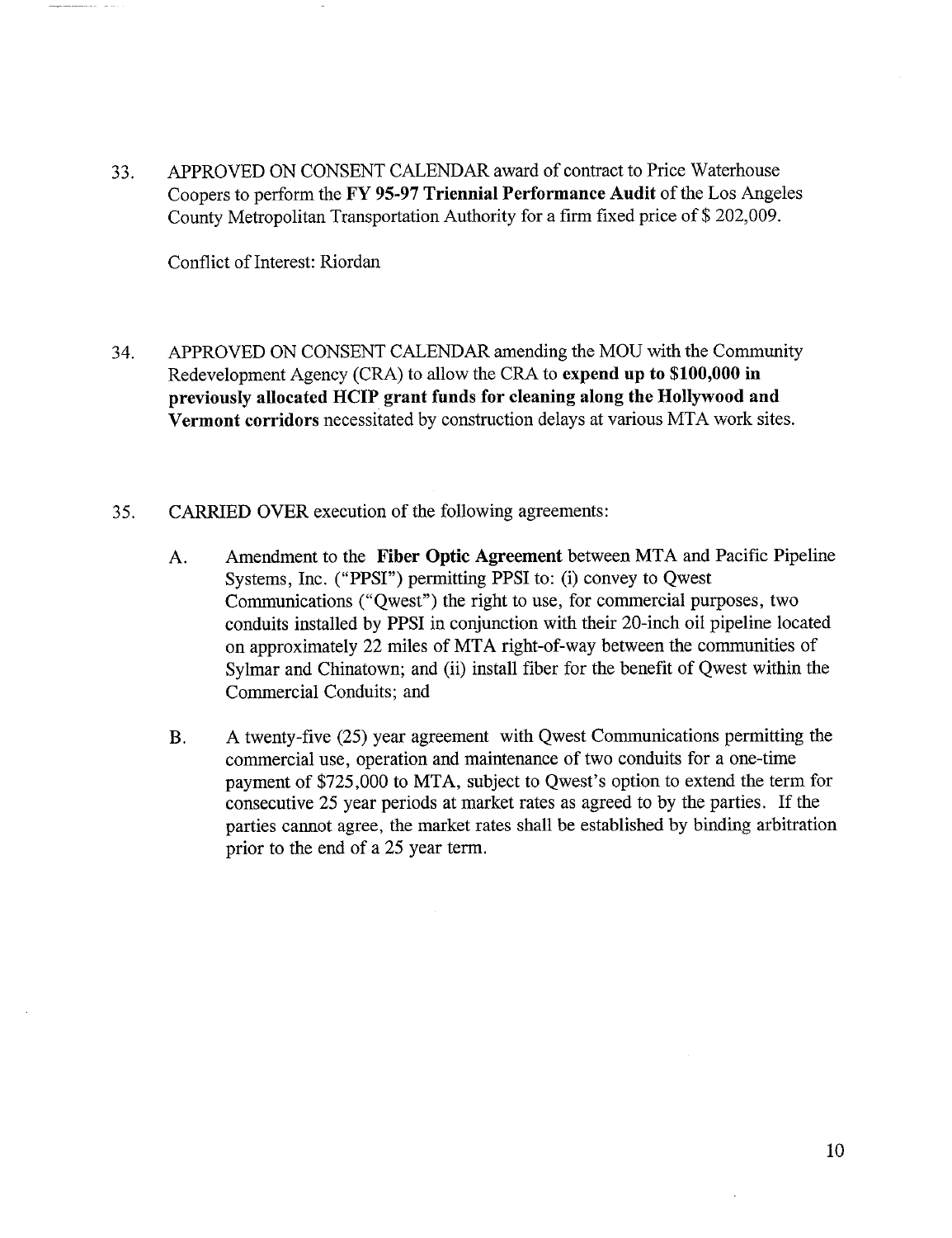#### 36. APPROVED, AS AMENDED BY BURKE:

- A. adoption of accelerated Bus Procurement Plan;
- B. negotiating and exercising a Change Order with Neoplan USA to **purchase up to 100 additional Neoplan High Floor CNG buses** (subject to resolution of remaining warranty issues) in an amount not to exceed \$38 million, which is inclusive of funding required for taxes, delivery, spares and optional equipment;
- C. negotiating and exercising a Change Order with New Flyer of North America on the base 222 bus buy to **change to** a low **floor configuration,** at a cost not to exceed \$900,000;

## **Subject to availability of funding to be presented at the October Operations and Finance & Budget Committees.**

Steve Carnevale, General Counsel, announced Closed Session would include an additional item of potential litigation under G.C. 54956.9(b).

#### 37. Closed Session

A. Conference with Legal Counsel - Existing Litigation - G.C.54956.9(a):

LACMTA ex rel. Michael Lissack v. Lazard Freres & Co. SFSC 98098

APPROVED acceptance of \$9 million settlement and indemnification against any claims from the IRS

Conference with Legal Counsel - Anticipated Litigation - G.C. 54956.9(c)  $B.$ 

One Case

NO REPORT WAS MADE